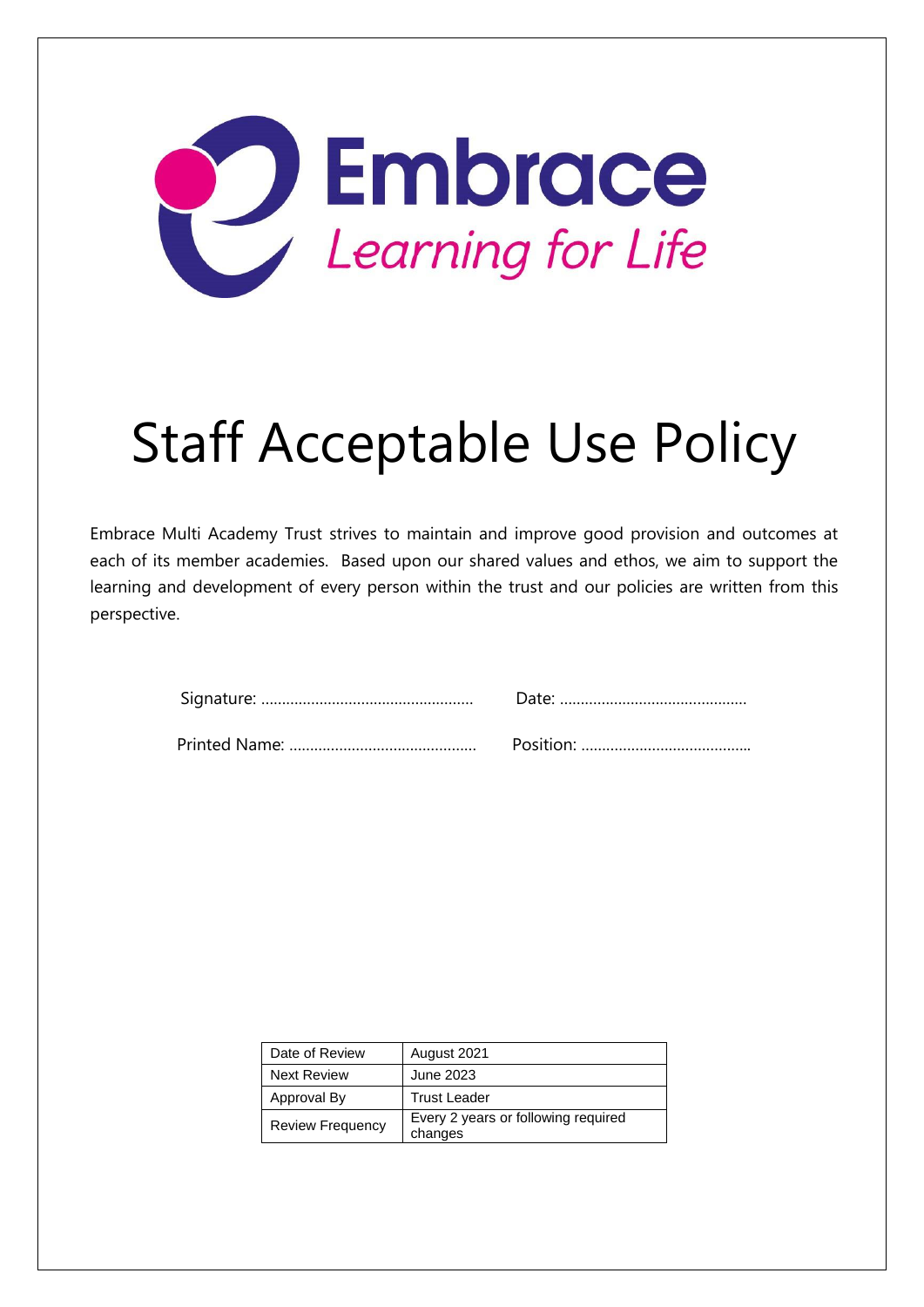This guidance applies to all teaching and support staff employed within Embrace Multi Academy trust.

## 1. Scope

- This policy should be followed by all employees of Embrace Multi Academy Trust and individual academies are responsible for ensuring that all employees have read and understand the policy. A summary of the policy is available at Appendix A, which can be signed and returned to individual academy leaders, if this is the preferred method of monitoring within the academy.
- This purpose of the policy is to ensure that all employees have access in their place of work to the internet, email and other technologies in a safe and secure way.
- The policy also extends to out of school facilities eg equipment; printers and consumables; internet and email; virtual learning environments and websites.
- The Acceptable Use Policy also seeks to ensure that employees are not knowingly subject to identity theft and therefore fraud.
- The potential risk to individuals, academies and the trust is such that breaches of this policy could lead to disciplinary action being taken.

# 2. Equipment

## **2.1 Vandalism**

Vandalism is defined as any action that harms or damages any equipment or data that is part of the trust's/academy's IT facilities and is deemed completely unacceptable. Vandalism is covered by the Computer Misuse Act 1990 (see section 9 - glossary). Vandalism includes, but is not limited to:

- deliberate damage to computer hardware such as monitors, base units, printers, keyboards, mice or other hardware
- change or removal of software (unless this forms part of your role at the trust/academy)
- unauthorised configuration changes (unless this forms part of your role at the trust/academy)
- deliberate deletion of files belonging to other users
- malicious deletion of files created or held by yourself, with the purpose of preventing colleagues or future employees gaining access to material required to undertake their role. (NB: All files created as part of an employee's role, whether on an academy site or not, are the property of the trust/academy. If in doubt about file deletion, please seek advice from the headteacher).

#### **2.2 Use of Removable Storage Media**

Embrace Multi Academy Trust accepts that employees may wish to work hours outside of the school day. Where academies have in place a secure and reliable remote access solution, this should be utilised to allow you to continue working from outside of the school, as it ensures that files are stored on the academy network. Where files have to be transported outside of academy premises on removable storage media, **the contents must be encrypted**. Please see section 6.5 for more information on encryption.

#### **2.3 Printers and Consumables**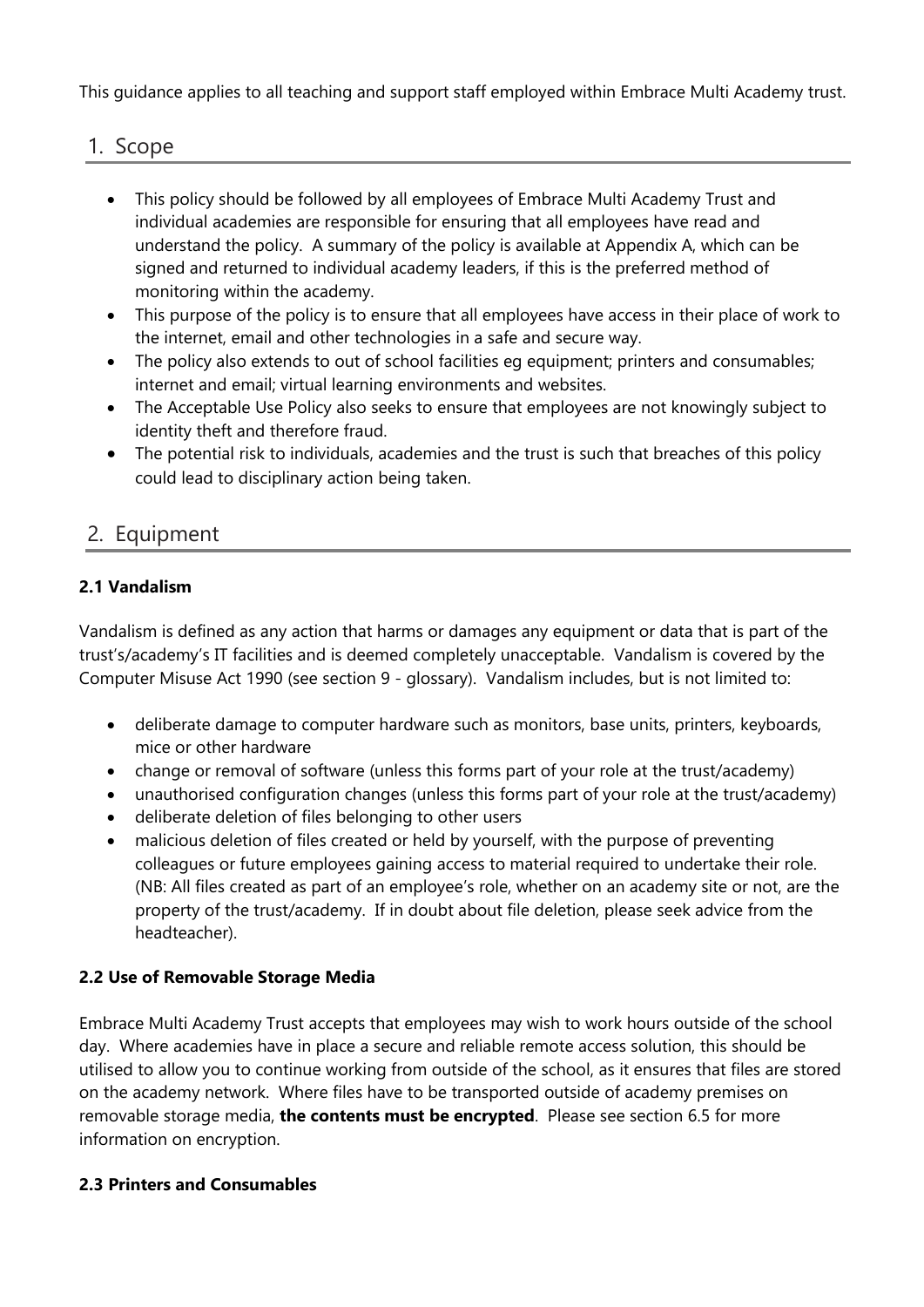Printers are provided across the trust for use by pupils and members of staff. Printers should be used sparingly and for educational purposes only.

#### **2.3.1 Printer Accounting**

The trust reserves the right to monitor printer usage by members of staff. This may be through a printer accounting system or any method that supports the reduction in use of consumables and the reduction of cost.

Printing of whole class resources must be done on larger multi-function printers which are more economical to run than smaller office/classroom-based devices. Under no circumstances should members of staff print off work or homework for pupils.

#### **2.4 Data Security and Retention**

If you should accidentally delete a file or files in your folder or shared area, please inform the member of staff responsible for IT services immediately so that attempt at recovery can be made. Recovery may be possible, based upon the system in operation at the trust/academy. Regardless of the system, it is not possible to recover files that were deleted more than two weeks previously.

#### **2.5 Laptop & Tablet Storage**

Any trolleys and cabinets provided to ensure mobile devices (laptops and tablets) are safe when not in use, are covered under the terms of insurance. However, all members of staff must adhere to the following guidelines:

- pupils should not be adjacent to the unit when you are unlocking it
- after unlocking the trolley/cabinet always change any padlock code whilst the unit is in use
- never ask a pupil to open a trolley/cabinet for you
- ensure that only members of staff hand out and put devices into the trolley/cabinet
- check devices as they are handed out, and ask the students to check and report any damage at the beginning of the lesson.

#### **2.6 Projectors**

Bulbs within classroom projectors have a limited life span, so please use them sparingly. Always ensure you switch projectors off if they are not being used for prolonged periods. Projectors should never be left on during break and lunch times and should always be turned off at the end of the day.

# 3. Management Information System (Bromcom)

#### **3.1 Communication with Parents/Carers**

The MIS system used across the trust allows members of staff to contact parents/carers quickly and efficiently, either one-to-one or in bulk via class or year cohort and has the ability to record this communication directly into the system's communication log.

Whilst this provides the ability to improve communication between each academy and parents/carers, it is essential that this is carried out in a professional manner and according to protocols designed by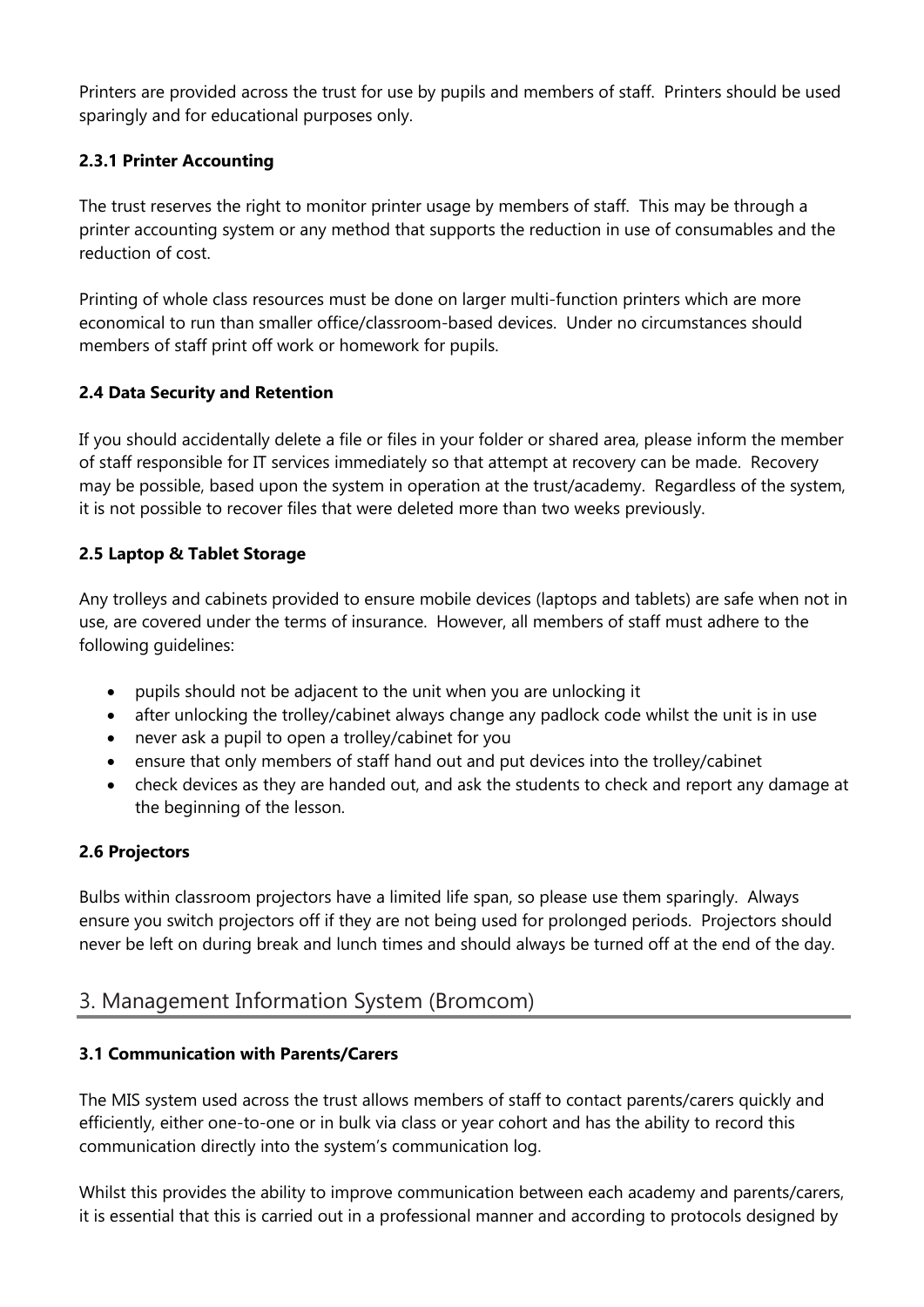each academy. An example of such a protocol is provided at Appendix B and applies to Brockington College. Each academy protocol is the responsibility of individual headteachers. All members of staff must adhere to the guidelines below:

- ensure that the individual academy protocol is followed every time a message is sent to parents/carers from the school MIS
- the individual academy protocol must include that any message being sent to a class-sized cohort or larger, must be approved and proofed by an appropriate member of staff
- only send messages to contacts with parental responsibility
- carefully consider the content of what you are sending, regardless of how many people it is going to. Never send communications in the heat of the moment. Ensure your message is clear and concise and consider how the recipients could interpret the message. It is your responsibility to get communications proofed by a colleague before sending.

#### **3.2 Behaviour Logging**

Academies may opt to use the parent portal that provides parents/carers with the ability to view records of their child held by the academy. This may include positive and negative behaviour incidents, which increases transparency within the school and increases dialogue between the academy, parents/carers and pupils. If this is the case, it is essential to consider the content of all behaviour logs.

#### Negative Behaviour Incidents:

To save confusion over what is and is not appropriate to share with parents, and to avoid any potential issues surrounding GDPR (sharing other pupils' names etc.) **under no circumstance should the comment box be filled in for negative behaviour incidents.**

If you wish to note a comment next to an incident please log this as an 'Internal Comment' as these are only accessible within school.

Any member of staff found in breach of this instruction could be subject to the school disciplinary procedures. As such, please exercise caution and diligence when logging incidents.

#### Positive Behaviour Incidents:

Comments are encouraged when recording positive behaviour incidents. This allows parents/carers to receive individual, personalised feedback on their child's positive behaviour within school.

#### **Under no circumstances should other pupils be named or mentioned within comments that are accessible to parents/carers.**

# 4. Internet and Email

#### **4.1 Content Filtering**

The trust provides internet filtering, designed to remove controversial, offensive or illegal content. However, it is impossible to guarantee that all controversial material is filtered. If you come across any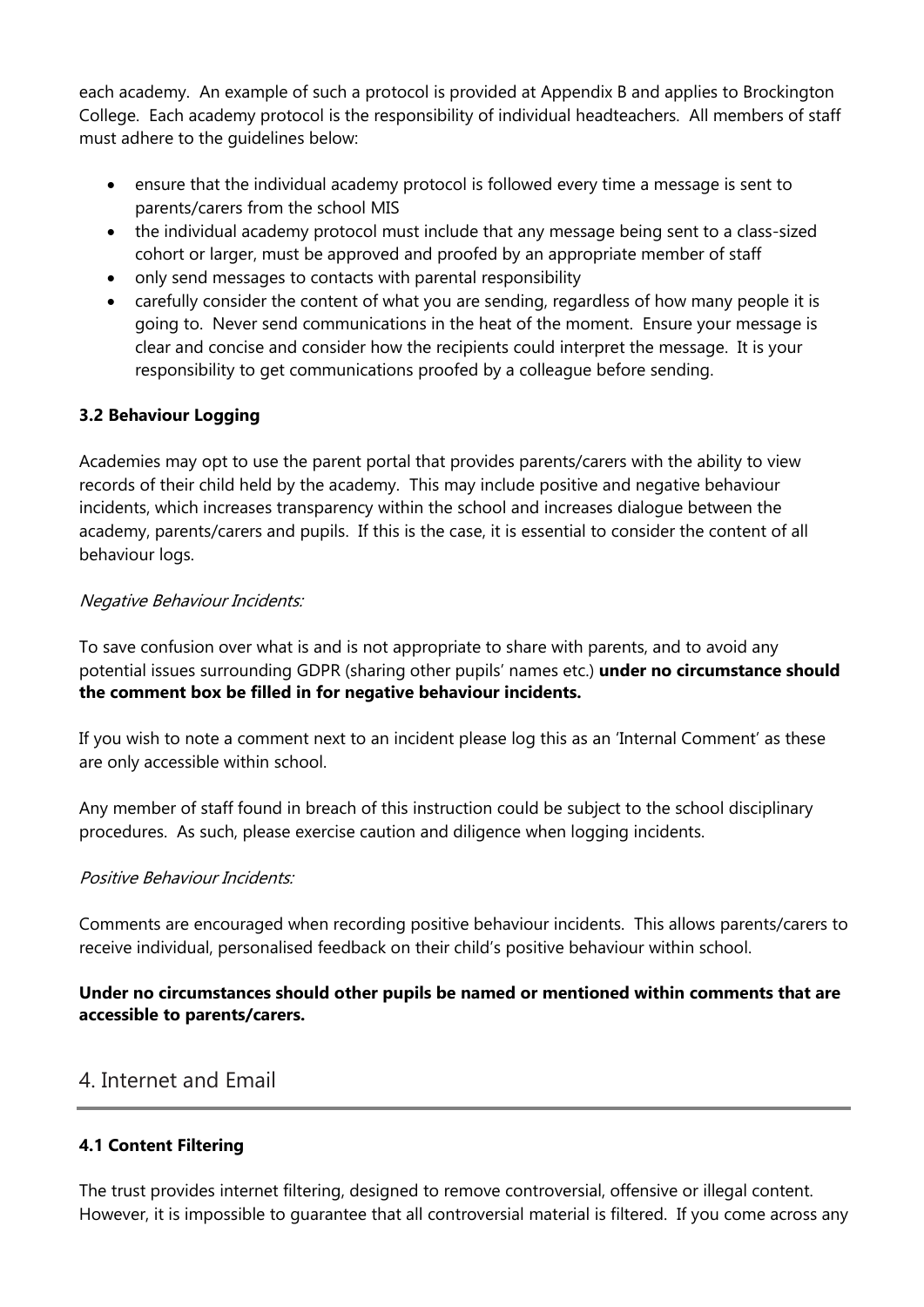inappropriate website or content whilst using IT equipment, **you must report it to a member of the IT team or the academy headteacher immediately.**

#### **4.2 Acceptable Use of the Internet**

**All internet access is logged and actively monitored**. Please be aware that computer usage reports (internet history) can and will be provided to senior leaders upon request. Use of the internet should be in accordance with the following guidelines:

- only access suitable material the internet is not to be used to download, send, print, display or transmit material that would cause offence or break the law
- do not access internet chat sites, unless directly work related. Remember you could be placing yourself at risk
- never give or enter your personal information on a website, especially your home address, your mobile number or passwords
- do not access online gaming sites, unless they have an educational relevance. Remember that your use of the internet is for educational purposes only
- do not download or install software from the internet, as it is considered to be vandalism of the trust's/academy's IT facilities
- do not use the internet to order personal goods or services from online, e-commerce or auction sites
- do not subscribe to any non-educational newsletter, catalogue or other form of correspondence via the internet
- do not print pages directly from a website. Web pages are often not properly formatted for printing and this may cause a lot of waste. If you wish to use content from websites, consider using the copy and paste facility to move it into another application, copyright permitting.

#### **4.3 Email**

You will be provided with an email address by the trust/academy and the expectation is that you will use this facility for legitimate educational and administrative activity.

You are expected to use email in a responsible manner. Sending or receiving messages which contain any material that is of a sexist, racist, unethical or illegal nature or is likely to cause offence must not take place. All email sent through the trust/academy email system must be work-related and personal email should not be used during the school day.

When sending an email, remember to:

- use appropriate and professional language
- do not reveal any personal information about yourself or anyone else. Remember that electronic mail is not guaranteed to be private
- consider the file size of an attachment
- do not download or open file attachments unless you are certain of both their content and origin
- never have Outlook open when using your projector or interactive whiteboard.

The work email account you are provided with, and its contents, remain the property of Embrace Multi Academy Trust at all times and should only ever be used for school purposes not private emails. As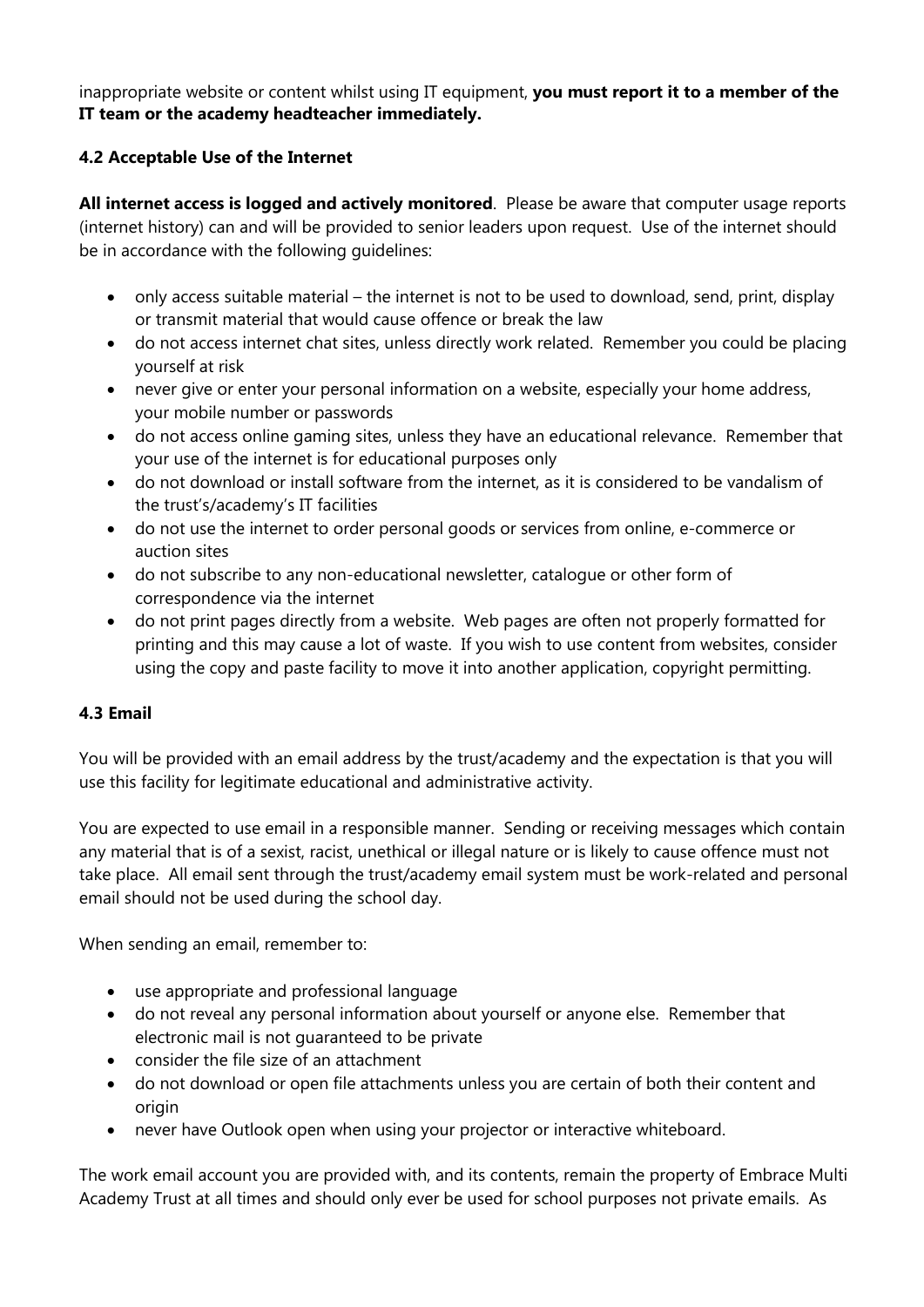with all data held on the system, senior leaders reserve the right to access any information held without any prior warning. A search of any emails relating to a child or parent/carer can be requested under Subject Access Requests and the Freedom of Information Act (see Section 5.7) and we have a legal obligation to provide this.

As with all computer misuse, inappropriate use of the email systems is a disciplinary issue and will be subject to the trust's disciplinary guidelines.

# Section 4: External Services

## **4.1 Web-Email**

Web-email provides remote access to your email account from home or anywhere with an internet connection. Where the trust/academy makes this service available, it is subject to the following guidelines. Use of the facility will be closely and actively monitored.

- web-email, where provided, is for the use of members of staff and pupils only. Access by any other person is not allowed
- never reveal your password to anyone
- remember to treat file attachments with caution. File attachments may contain viruses that may cause loss of data or damage to the computer from which you are working. Do not download or open file attachments unless you are certain of both their content and origin. Embrace Multi Academy Trust accepts no responsibility for damage caused to any external equipment or software, as a result, of using a web-email service.

#### **4.2 Virtual Learning Environment (VLE) Software**

VLE (eg Moodle) provides a web-based portal allowing users access to personalised learning resources and lesson materials. Where this service is provided at an academy, it should be used in accordance with the following guidelines:

- the VLE is provided for the use of Embrace Multi Academy Trust staff and pupils only. Access by any other party is strictly prohibited
- never reveal your password to anyone or attempt to access the service using another user's login details.

#### **4.3 Social Networking Websites (Facebook, Twitter, Instagram etc)**

Social media can blur the definitions of personal and working lives, so it is important that all members of staff take precautions in order to protect themselves both professionally and personally online.

Be very conscious of your professional reputation and that of the trust/academy when you are online. All members of staff are strongly advised, in their own interests, to take steps to ensure that their personal information and content is not accessible to anybody who does not or should not have permission to access it. This policy is in place to assist staff to:

Maintain reasonable standards in their own behaviour that enable them to maintain an effective learning environment and also to uphold public trust and confidence in the profession. GTCE Code of Conduct 2009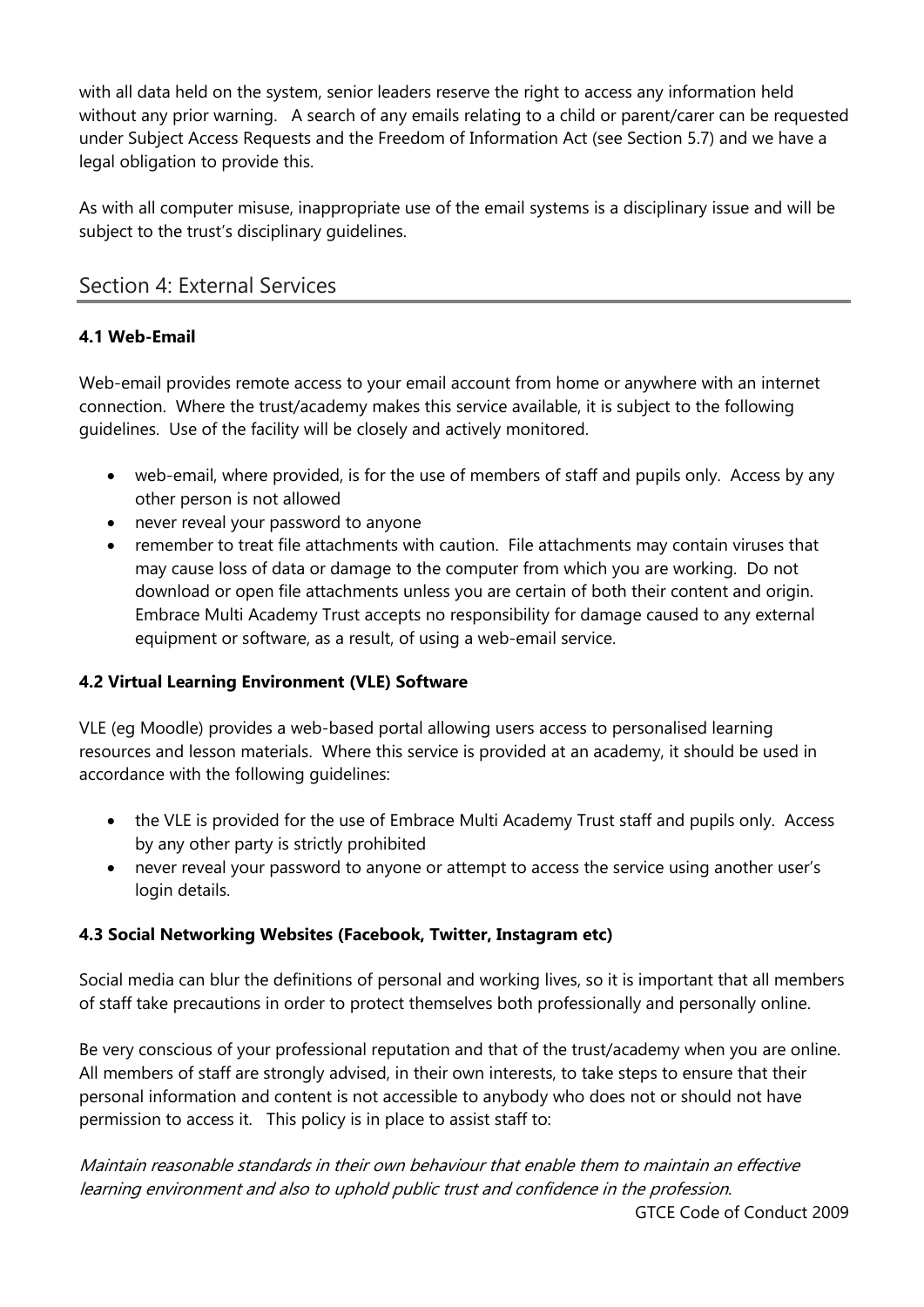Please find below the guidance from the Safer Recruitment Consortium:

Communication with children both in the 'real' world and through web based and telecommunication interactions should take place within explicit professional boundaries. This includes the use of computers, tablets, phones, texts, e-mails, instant messages, social media such as Facebook and Twitter, chat-rooms, forums, blogs, websites, gaming sites, digital cameras, videos, web-cams and other hand-held devices. (Given the ever-changing world of technology it should be noted that this list gives examples only and is not exhaustive.) Staff should not request or respond to any personal information from children other than which may be necessary in their professional role. They should ensure that their communications are open and avoid any communication which could be interpreted as 'grooming behaviour'.

Staff should not give their personal contact details to children for example, e-mail address, home or mobile telephone numbers, details of web-based identities. If children locate these by any other means and attempt to contact or correspond with the staff member, the adult should not respond and must report the matter to their manager. The child should be firmly and politely informed that this is not acceptable.

### Staff should adhere to their establishment's policies, including those with regard to communication with parents and carers and the information they share when using the internet

Guidance for safer working practice for those working with children and young people in education settings. Safer Recruitment Consortium, May 2019

As such the trust policy for social networking sites is as follows:

- social media sites must be used in a professional manner and any information placed in the public domain must be carefully considered and not contain any personal information. For details on setting security permissions on social networks please see a member of the IT support team or the academy headteacher
- all information uploaded must be carefully considered and under no circumstances bring the trust/academy into disrepute
- staff members must not make 'friends' or interact online with current or former pupils under the age of 18 using any social networking sites. This includes gaming on the internet using websites, apps or game consoles. If you feel that there is a valid reason for contact with current or former pupils in this manner, you MUST discuss the matter with the academy headteacher and gain written/email consent
- it is advisable not to add former pupils over the age of 18 to your friends list to maintain maximum professional distance
- the trust recommends that staff using social networking sites restrict contact with parents and carers of current and former pupils to those with whom they have a personal friendship.

#### **4.4 Using Social Media within the Academy (Twitter)**

As a trust, we appreciate that the use of social media is increasing and can be a great tool to provide information and resources to parents/carers and pupils using tools they are already familiar with and are using on a daily basis.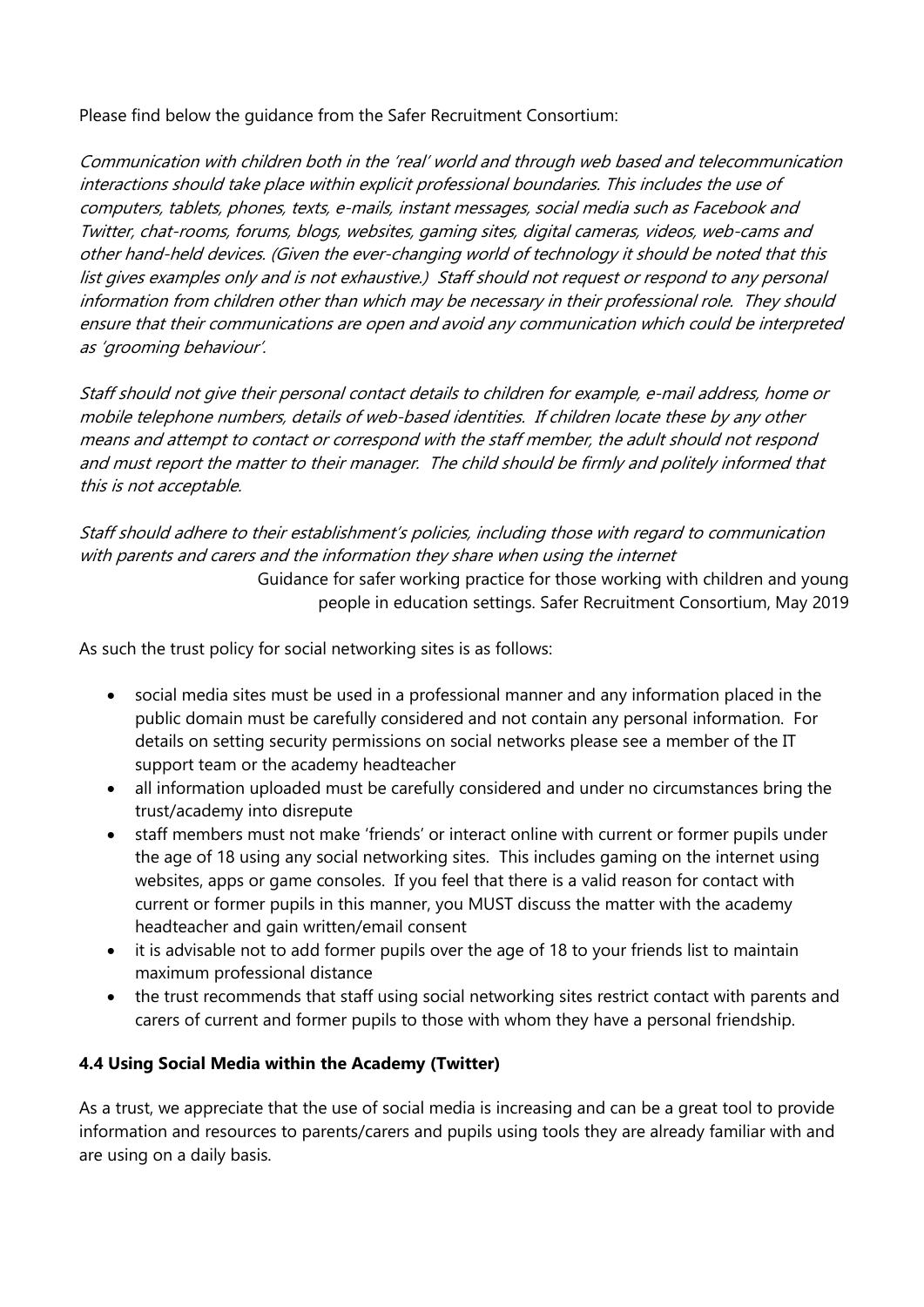As such we are happy for academies to use Twitter as a learning tool, but have the following guidelines relating to its use:

- to comply with Twitter terms of service, as well as retaining accountability for posting, it is important for people posting to Twitter to have their own unique username and password which is **not shared with others**. This means that either:
	- o a single academy or departmental twitter account is created which a single member of staff is responsible for (eg @BC-English)
	- o members of staff within a department have their own twitter accounts and passwords (eg @BC-English-MrS)
- all communication must remain **professional and transparent** at all times. To that end:
	- o all topics must be related to your academy or subject area and things that are going on in and around the school at all times
	- o any form of private messaging whether it is to pupils, parents/carers or colleagues is strictly prohibited
	- o the account should be used for posting content only. Accounts should not be used to follow/subscribe to parent/carer and/or pupil feeds
	- o retweeting of other users' accounts and articles should be carefully considered and be relevant and specific to your subject area
	- o all content posted must be carefully considered and anything which could be misinterpreted, misconstrued or otherwise bring the trust into disrepute, must be avoided
- inform the headteacher (all academies other than Brockington College) or the IT Team (Brockington College only) of all Twitter accounts being created so they can be monitored and promoted via the website/academy social media as necessary.
- read the 'Twitter Rules' to ensure you comply with their terms of service: [https://support.twitter.com/articles/18311#](https://support.twitter.com/articles/18311)

## **4.5 Uploading Video Content**

Videos can be recorded and added onto the learning platforms used by academies to provide a more personalised, varied and unique selection of learning resources. When doing so it is important to follow the guidelines below:

- ensure that the environment you are presenting from is clear from personal effects and is a professional representation of the school at all times
- when recording videos, please consider GDPR. The means ensuring any work shared cannot be personally identified, and students must not be individually named
- think carefully about the content being shared and ensure that it is professional and could not bring the school into disrepute
- videos generally turn out best in a brightly lit environment without a strong source of light in the background. If possible place the recording device on a tripod and/or flat surface for a more professional video
- if staff have any queries regarding what is or is not acceptable to be posted, please contact the academy headteacher or IT Support Team (for Brockington College staff) who can advise further.

#### **4.6 Live Lesson Streaming (Broadcast)**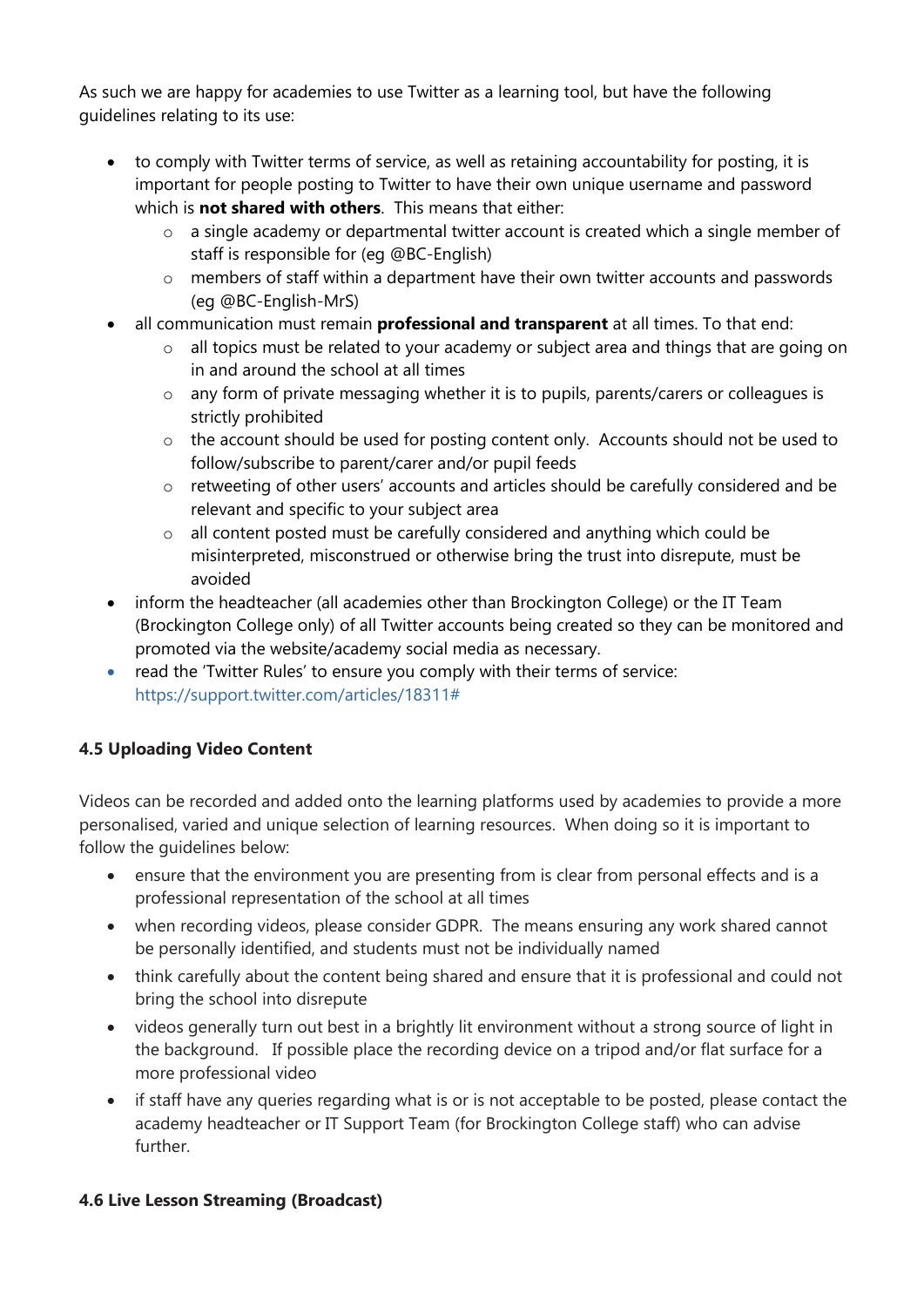- only use a medium for broadcasting eg Google Classrooms to conduct live lessons with students for which the school has completed a Data Protection Impact Assessment (DPIA). If in doubt, check with the academy headteacher or IT Support Team (for Brockington College staff)
- all live lessons must be attended by two members of staff
- at the beginning of the lesson remind students about personal privacy and to ensure the camera is disabled and microphone muted using the buttons on the main screen
- if using screen-sharing please bear in mind that it is possible your laptop screen will be shared with all participants. Due to this please:
	- o ensure that only appropriate content is shared
	- o sign in to any external websites necessary for demonstration purposes before starting the session to ensure your username and password are not divulged.
- you must wait for all students to leave the classroom before exiting yourself. Failure to do this will leave the classroom open and students can remain in the room
- ensure that the environment you are presenting from is clear from personal effects and is a professional representation of the school at all times.

# 5. Privacy and Data Protection

## **5.1 Passwords**

- never share your password with anyone else or ask others for their password
- when choosing a password try to use a selection of the following: uppercase letters | lowercase letters | numbers | special characters
- a good example of a secure password may use numbers to replace letters such as Br0ck1ngt0N.
- if you forget your password, inform a member of the IT department or the academy headteacher immediately
- if you believe that someone else may have discovered your password, then change it immediately and inform a member of the IT team or the academy headteacher.

## **5.2 Security**

- never attempt to access files or programs to which you have not been granted access. Attempting to bypass security barriers may breach data protection regulations and such attempts will be considered as hack attacks and will be subject to disciplinary action.
- always lock your computer (CTRL+ALT+DEL) when away from your desk, whether for 30 seconds or an hour
- you must report any security concerns immediately to the headteacher (all academies other than Brockington College) or the IT team (Brockington College only). If you are identified as a security risk to the academy's IT facilities you will be denied access to the systems.

#### **5.3 Bromcom**

All workstations intended for staff use have a link to the Bromcom Management Information System installed. Although access to what information is displayed is restricted based on user level access,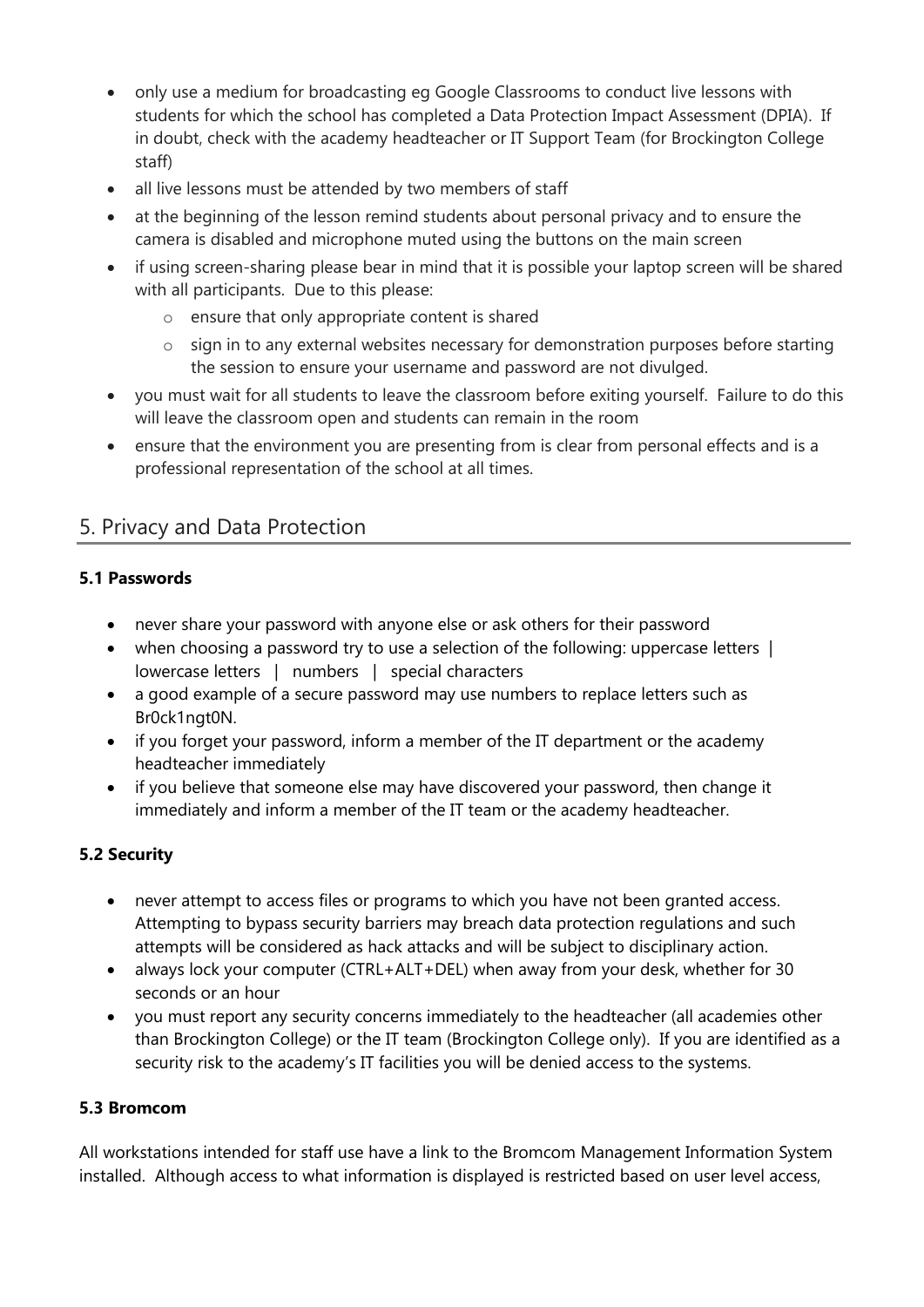having Bromcom open increases the risk of pupils accessing sensitive information. Please follow the guidelines below when using the Bromcom system:

- ensure that your password to access Bromcom is both secure (see Section 5.1) and different to your network password
- always ensure your projector is switched off before opening Bromcom
- never leave your computer unlocked with Bromcom open, always CTRL+ALT+DEL before leaving your desk.

### **5.4 Projector Data Security Considerations**

Please follow the guidelines below when using the projector within your classroom:

- the projector should only be used when presenting information to the class, not left on all day
- the projector must be frozen/turned off before opening up any application which could potentially contain confidential information. This includes, but is not limited to, Bromcom, email and the staff shared area
- it is your responsibility to ensure that any sensitive data remains secure and that the Data Protection Act is not breached.

#### **5.5 Storage and Safe Transfer of Secure Data (Encryption)**

Some academies have put in place a secure, encrypted remote access solution which is the preferred method for working off-site and/or outside of the school day. Should confidential files (anything with identifying information on – pupil names, grades etc) need to be taken off-site on physical media then the files must be encrypted, either using a hardware encrypted device or using software encryption such as VeraCrypt. Please speak to a member of the IT team if you need more information on this. Any staff laptops used to take sensitive information off-site must also be encrypted using Bitlocker and have a secure password (see Section 5.1).

#### **5.6 Disposal of Secure Data**

All computers which have had access to sensitive data are disposed of in a secure manner and to Government (Ministry? of Defence) standards.

#### **5.7 Freedom of Information Act**

Under the Freedom of Information Act (2000) academies must disclose, if asked to do so, any information which is requested by a member of the public unless there is a good legal reason not to.

For members of staff, this means that any information, including electronic information, which includes information about a child, whether formal (grade books, reports etc) or informal (email communications) can be requested at any time and each academy has a legal obligation to provide it.

## **5.8 Data Protection Act (Including the General Data Protection Regulation) 2018**

Under the Data Protection Act you are personally accountable in ensuring that data you have access to is kept in a secure manner and is not shared or otherwise accessed by anyone other than yourself. This includes: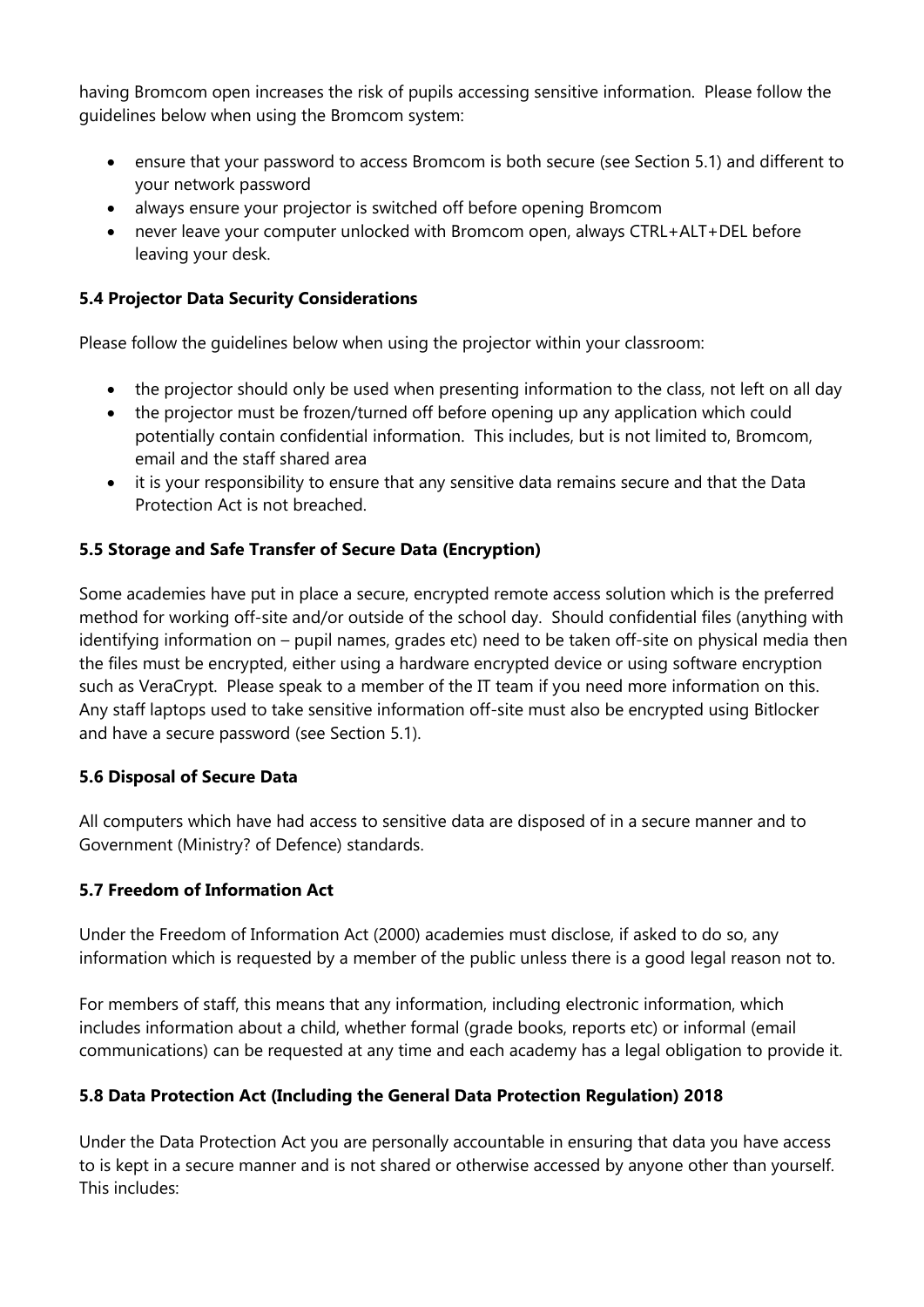- ensuring information is not shared with third-parties unless a Data Processing Agreement is in place approved by the data protection officer
- ensuring that access to your account is secure and you do not share your password with anyone else
- as you are personally accountable under GDPR for any data breach, remote access should be used at all times to access confidential data. If materials are taken off-site they must be securely encrypted (please see section 5.5 of this policy).

# 6. Monitoring pupil use of IT facilities

It is expected that all members of staff will monitor pupils' use of IT facilities and ensure they are using them acceptably and responsibly whilst under the staff member's supervision. This includes, if necessary and where available, using AB Tutor to monitor student activity. Training for AB Tutor is available on request from the IT Support Team.

Key points to note are as follows:

- pupils should only be using IT resources for educational purposes during lesson time and access to online games is not allowed. This is outlined clearly in the pupil acceptable use policy and if pupils are found accessing games whilst they should be working, they will be subject to the same consequence system that would be applied for any other behavioural issue. Please apply the academy behaviour policy before requesting internet or emails bans, which are issued for serious breaches
- academies may choose to have a policy around the withdrawal of ICT facilities from pupils following serious breaches
- pupils should only use email for educational purposes and at times agreed by the teacher. They should not be sending any other emails during lesson time
- pupils should not be intentionally trying to bypass the academy's filtering system and attempting to access inappropriate material. Any student found doing so should be reported to the headteacher (all academies other than Brockington College) or via [itsupport@brockington.leics.sch.uk](mailto:itsupport@brockington.leics.sch.uk) (Brockington College) immediately.

# 7. Service

Whilst every effort is made to ensure that the systems, both hardware and software, are working correctly, the trust or individual academies will not be responsible for any damages or loss incurred as a result of system faults, malfunctions or routine maintenance. These damages may include loss of data as a result of delay, non-deliveries, missed deliveries or service interruptions caused by the system or elements of the system, or your errors or omissions. Use of any information obtained via each academy's IT system is at your own risk. Embrace Multi Academy Trust specifically denies any responsibility for the accuracy of information obtained whilst using the IT systems.

# 8. Health and safety

- when using projectors please ensure you do not look directly into the projector bulb
- ensure no food or drink is near any IT equipment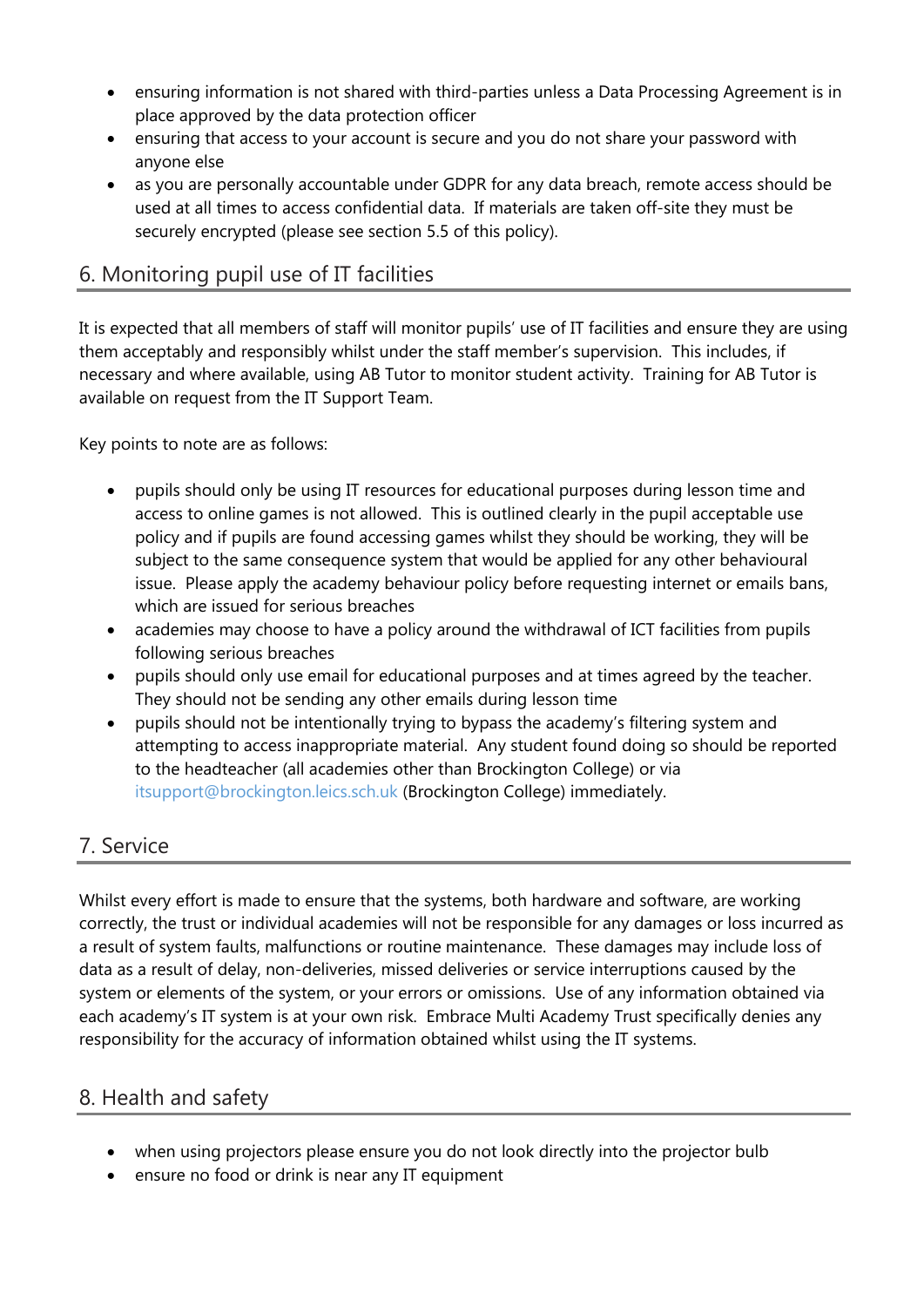- report any faulty equipment or wiring to the academy headteacher/ IT team as soon as possible.
- be careful when wheeling laptop trolleys around. Ensure there is no-one in the way and push the trolley rather than pulling it for greater control and to see where you are going.

## 9. Glossary

#### **Computer Misuse Act**

The Computer Misuse Act makes it an offence for anyone to have:

- unauthorised access to computer material, eg if you find or guess a fellow colleague's password and use it
- unauthorised access to deliberately commit an unlawful act, eg if you guess a fellow colleague's password and access their learning account without permission
- unauthorised changes to computer material, eg if you change the desk-top set up on your computer or introduce a virus deliberately to the academy's network system.

#### **Data Protection Act (2018)**

The Data Protection Act ensures that information held about you is used for specific purposes only. These rules apply to everyone across the trust, including teaching staff, support staff, volunteers and governors.

The act covers the collection, storing, editing, retrieving, disclosure, archiving and destruction of data held about individuals in each academy. The act not only applies to paper files, it also applies to electronic files.

The principles of the act state that data must:

- be fairly and lawfully processed
- be processed for limited purposes
- be adequate, relevant and not excessive
- be accurate and up to date
- be kept no longer than necessary
- be processed in accordance with data subject's rights
- be secure
- not be transferred to other countries without adequate provision.

#### **RIPA – Regulation of Investigatory Powers Act 2000**

If a request for authorised access is made to any academy they will provide the appropriate access to your IT records and files. The act legislates for using methods of surveillance and information gathering to help the prevention of crime, including terrorism. RIPA makes provision for:

- the interception of communications
- the acquisition and disclosure of data relating to communications
- the carrying out of surveillance
- the use of covert human intelligence sources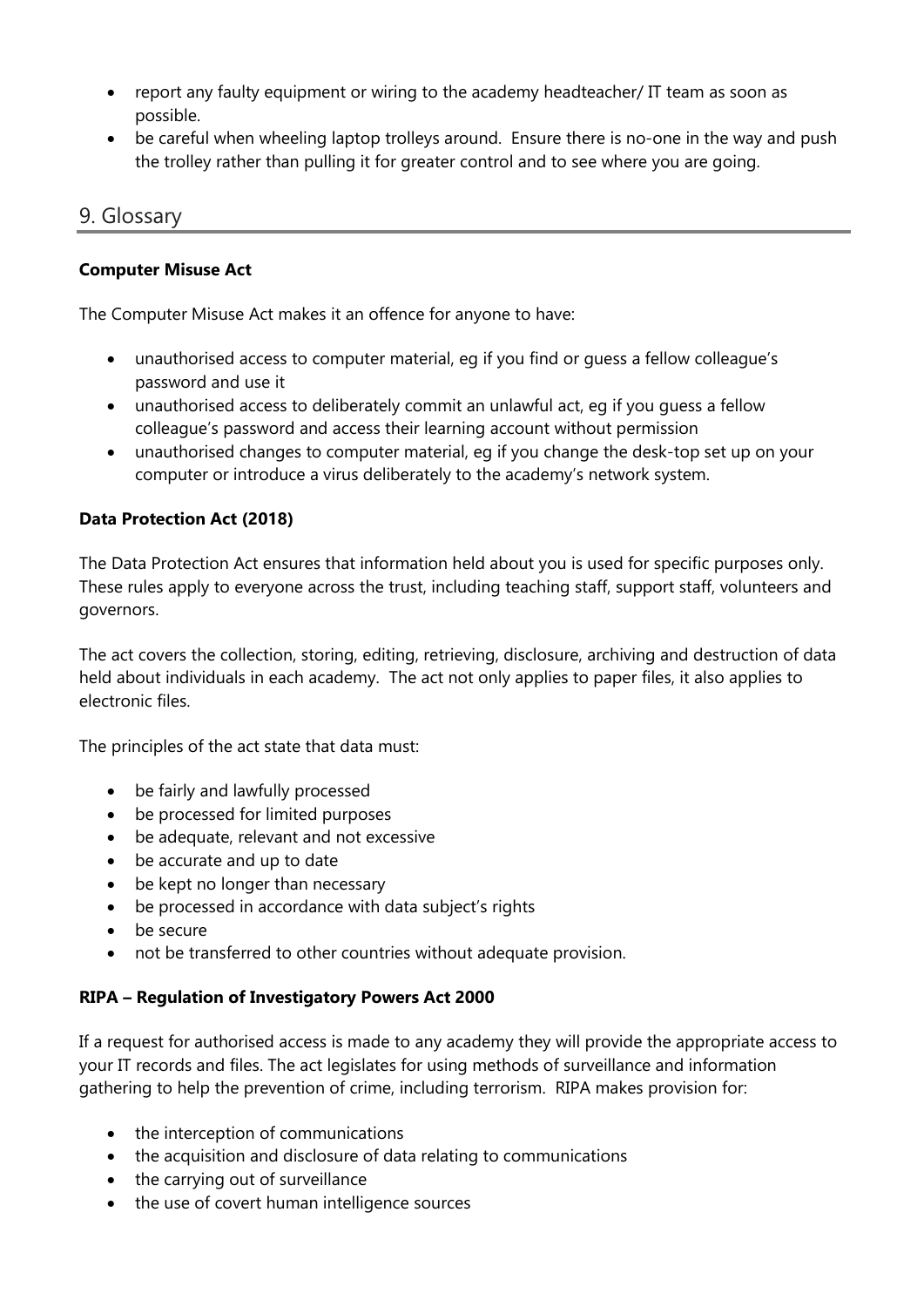• access to electronic data protected by encryption or passwords

If a request for authorised access is made to any academy, we will provide the appropriate access to your IT records and files.

#### **Freedom of Information Act (2000)**

The Freedom of Information Act 2000 provides public access to information held by public authorities. It does this in two ways: public authorities are obliged to publish certain information about their activities; and. members of the public are entitled to request information from public authorities.

Should any academy receive a request, it will be processed in accordance with the act.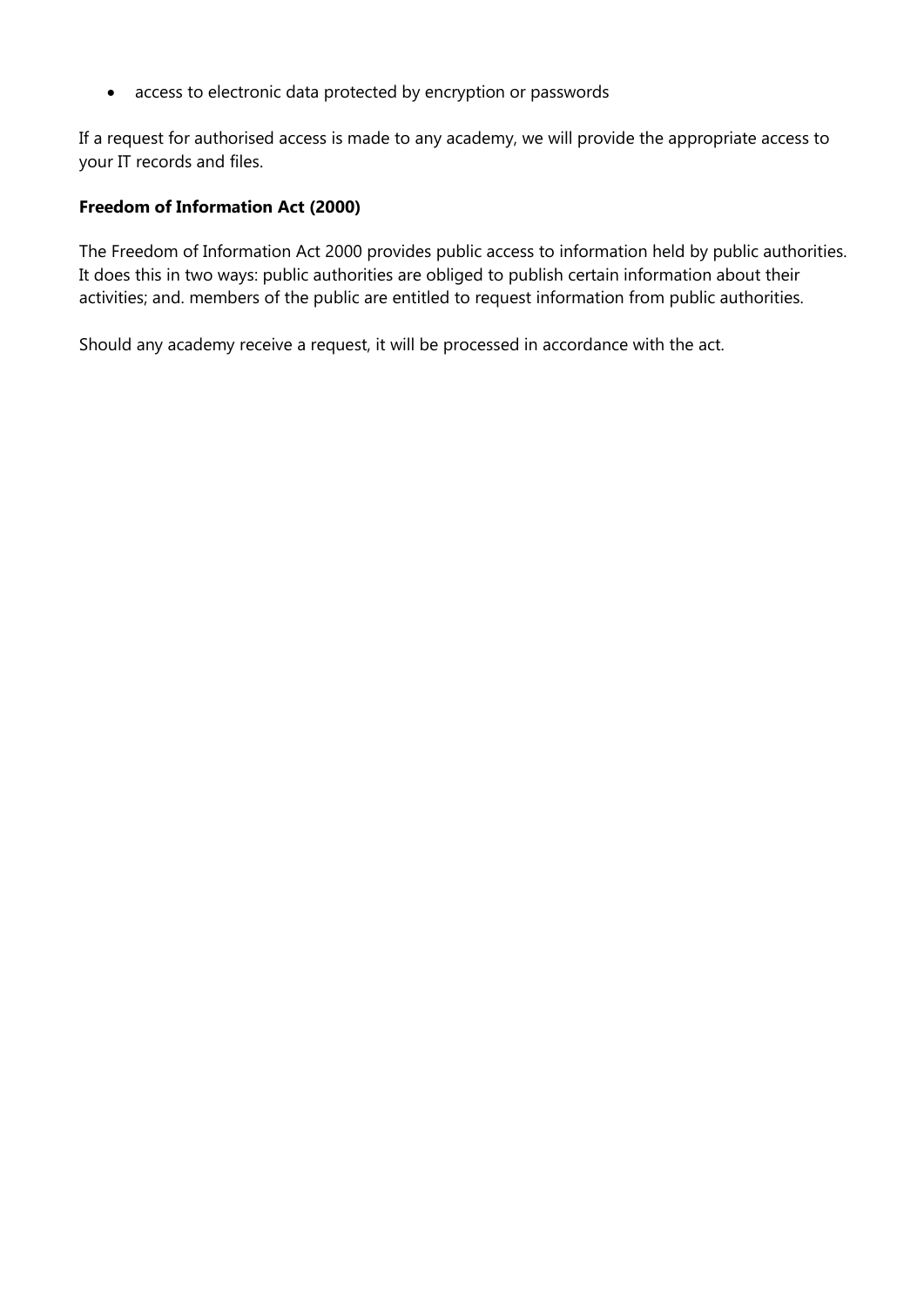Please find below a summary of the main areas covered within the Staff Acceptable Use Policy. Please note that it does not replace the full document. This form can be used as signed acceptance of the policy.

- Access to the internet and email is provided to assist in carrying out your job. These functions should only ever be used for work related tasks. Use of these functions should not be considered private and internet histories and/or email logs can be requested at any time, so please remain professional and courteous at all times
- Whilst the projector or interactive whiteboard is a useful resource for conveying information to children it is essential that it is used carefully and responsibly so that pupils cannot see or access any confidential information. Under no circumstances should email or Bromcom be opened whilst projecting information to your class
- It is your responsibility to ensure that any confidential information which you have been given access to is used responsibly and only for its intended purpose. Under no circumstance should any confidential information leave the trust/academy unless properly encrypted (please see the academy headteacher/a member of the IT support team if you are unsure how to do this). Failure to comply with this is not only a breach of the policy but also the Data Protection Act
- It is your responsibility to monitor pupil use of IT facilities. Whilst we put in place systems and precautions to protect pupils from inappropriate material online, no system is 100% accurate and should you suspect pupils are accessing something they should not be accessing, you must report it to the IT support team (Brockington College) or headteacher (all academies other than Brockington College) immediately
- Your use of social media (Facebook, Twitter etc) outside of school should remain professional at all times. Please uphold standards that would be considered appropriate to your profession and do not bring your academy or the trust into disrepute
- The Freedom of Information Act allows anybody for whom the trust/academy holds information about to request release of such information, no matter what form it is in. In short, this means that parents/carers and pupils over a certain age can at any point request any information relating to them or their child, both formal (grades, medical information etc) and informal (notes, email communication) and we have a legal obligation to provide it. Please take note of this when you record information
- Behaviour incidents must be logged in line with this policy. IMPORTANT: never log parentally accessible comments (labelled 'comment' within Bromcom) alongside negative behaviours.

I have read and understood the trust Acceptable Use Policy, and I am signing below to confirm my acceptance of the conditions of use contained within it.

| Name:      |  |
|------------|--|
| Signature: |  |
| Date:      |  |